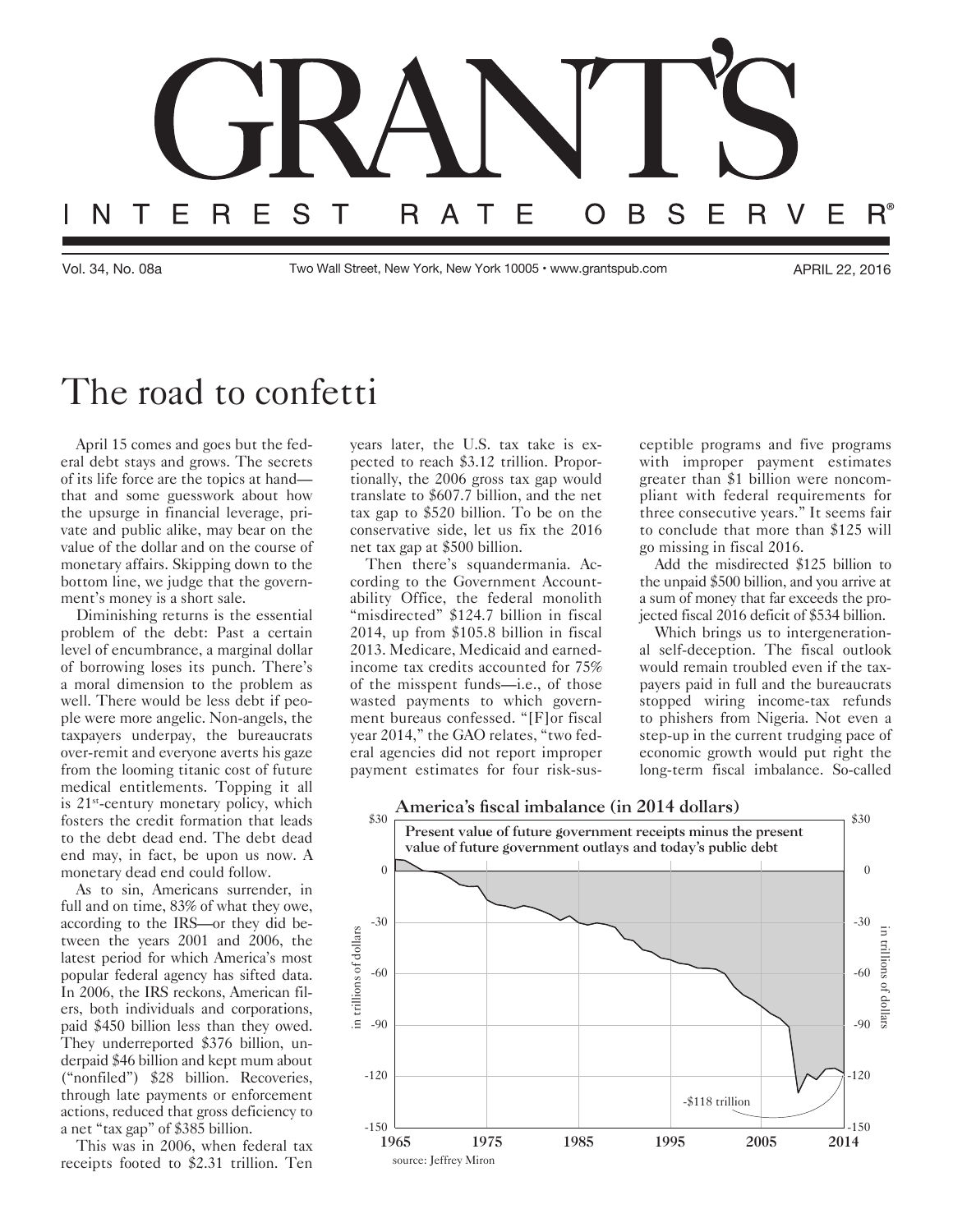non-discretionary spending, chiefly on Medicare, Medicaid and the Affordable Care Act, is the beating heart of the public debt. It puts even the welladvertised problems of Social Security in the shade.

Fiscal balance is the 3D approach to public-finance accounting. It compares the net present value of what the government expects to spend versus the net present value of what the government expects to take in. It's a measure of today's debt plus the present value of the debt that will pile up if federal policies remain the same. To come up with an estimate of balance or—as is relevant today, imbalance—you make lots of assumptions about life in America over the next 75 years. Critical, especially, is the interest rate at which you discount future streams of outlay and intake. Jeffrey Miron has performed these fascinating calculations over the span from 1965 to 2014.

The director of economic studies at the Cato Institute *and* the director of undergraduate studies in the Harvard University economics department, Miron has projected that, over the next 75 years, the government will take in \$152.5 trillion and pay out \$252.7 trillion —each discounted by an assumed 3.22% average real rate of interest. Add the gross federal debt outstanding in 2014, and—voila!—he has his figure: a fiscal imbalance on the order of \$120 trillion. Compare and contrast today's net debt of \$13.9 trillion, GDP of \$18.2 trillion, gross debt of \$19.2 trillion and household net worth of \$86.8 trillion. Compare and contrast, too, the estimated present value of 75 years' worth of American GDP. Miron ventures that \$120 trillion represents something more than 5% of that gargantuan concept.

There's nothing so exotic about the idea of fiscal balance. In calculating the familiar-looking projection of debt relative to GDP, the Congressional Budget Office uses assumed rates of growth in spending and revenue, which it also discounts by an assumed rate of interest. It's fiscal-balance calculus by another name, as Miron notes.

Nor is the fiscal-balance idea very new. Laurence J. Kotlikoff, now a chaired professor of economics at Boston University, has been writing about it at least since 1986, when he shocked the then deficit-obsessed American intelligentsia with the contention that the federal deficit is a semantic construct,



not an economic one. This is so, said he, because the size of the deficit is a function of the labels which the government arbitrarily attaches to such everyday concepts as receipts and outlays. Thus, the receipts called "taxes" lower the deficit, whereas receipts called "borrowing" raise it. The dollars are the same; only the classification is different.

Be that as it may, Miron observes that the deficit and the debt tell nothing about the fiscal future. Each is backward-looking. "The debt," he points out, ". . . takes no account of what current policy implies for future expenditures or revenue. Any surplus reduces the debt, and any deficit increases the debt, regardless of whether that deficit or surplus consists of high expenditure and high revenues or low expenditure and low revenues. Similarly, whether a given ratio of debt to output is problematic depends on an economy's growth prospects."

Step back in time to 2007, Miron beckons. In that year before the flood, European ratios of debt to GDP varied widely, even among the soon-to-be crisis-ridden PIIGS. Greece's ratio stood at 112.8% and Italy's at 110.6%, though Ireland's weighed in at just 27.5%, Spain's at 41.7% and Portugal's at 78.1% (not very different from America's 75.7%). "These examples do not mean that debt plays no role in fiscal imbalance," Miron says, "but they illustrate that debt is only one component of the complete picture and therefore a noisy predictor of fiscal difficulties."

So promises to pay, rather than previously incurred indebtedness, tell the tale. Social Security, a creation of the New Deal, did no irretrievable damage to the intergenerational balance sheet. It was the Great Society that turned the black ink red. Prior to 1965, the United States, while it had run up plenty of debts related to war or—in the 1930s—depression, never veered far from fiscal balance. Then came the Johnson administration with its guns and butter *and* Medicare *and*  Medicaid. From a fiscal balance of \$6.9 trillion in 1965, this country has arrived at the previously cited \$120 trillion imbalance recorded in 2014. And there are "few signs of improvement," Miron adds, "even if GDP growth accelerates or tax revenues increase relative to historic norms. Thus, the only viable way to restore fiscal balance is to scale back mandatory spending policies, particularly on large health-care programs such as Medicare, Medicaid and the Affordable Care Act."

We asked Miron about the predictive value of these data. Could you tell that Greece was on the verge by examining its fiscal imbalance? And might not Japan be the tripwire to any future developed-country debt crisis, since Japan—surely—has the most adverse debt, demographic and entitlementspending profile? Miron replied that comparative statistics on fiscal imbalance among the various OECD countries don't exist. And even if they did, it's not clear that they would tell when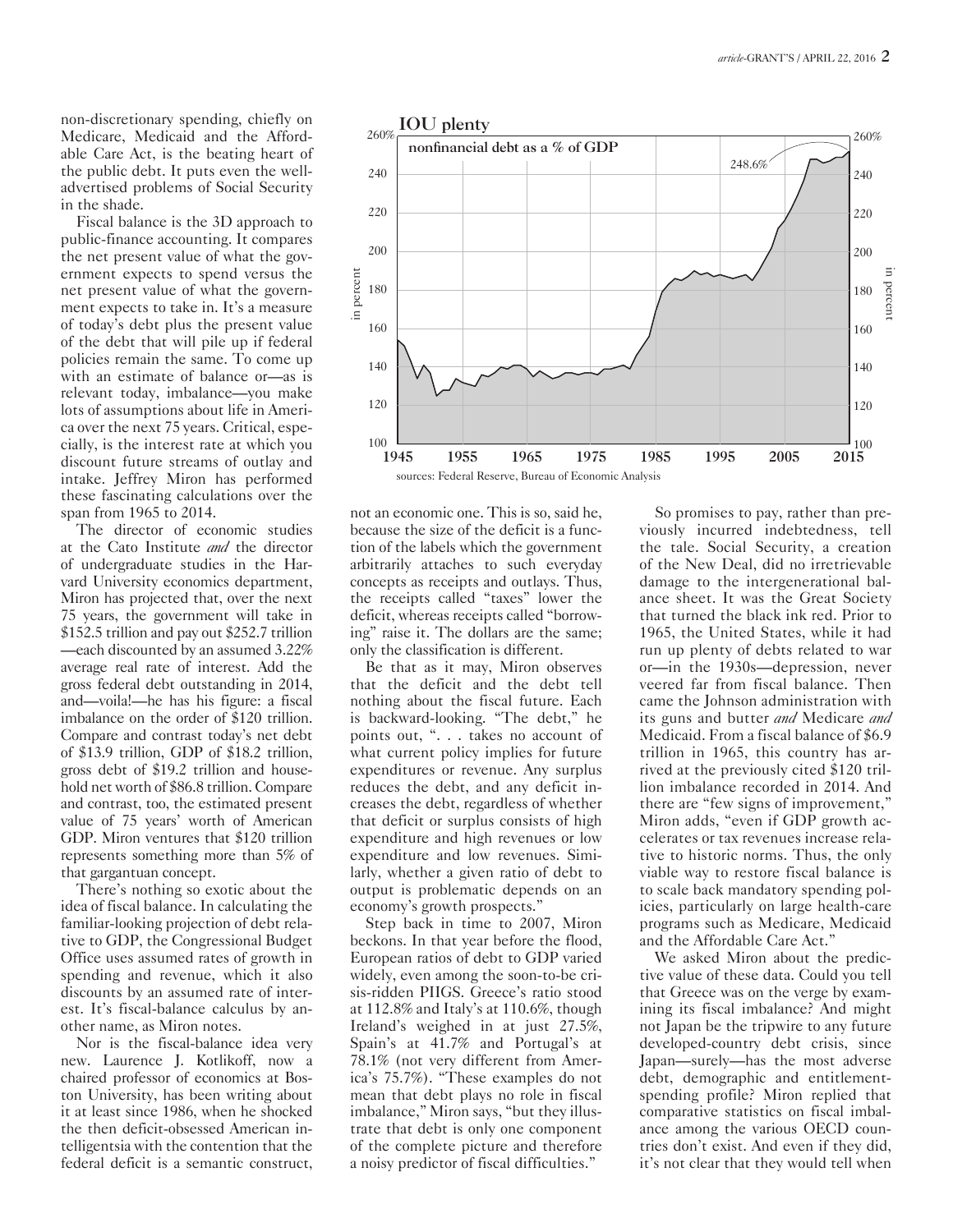a certain country would lose the confidence of its possibly inattentive creditors. The important thing to bear in mind, he winds up, is that the imbalances—not just in America or Japan or Greece but throughout the developed world—are "very big and very bad."

Of course, government debt is only one flavor of nonfinancial encumbrance. The debt of households, businesses and state and local governments complete the medley of America's nonfinancial liabilities. The total grew in 2015 by \$1.9 trillion, which the nominal GDP grew by \$549 billion. In other words, we Americans borrowed \$3.46 to generate a dollar of GDP growth.

We have not always had to work the national balance sheet so hard. The marginal efficiency of debt has fallen as the growth in borrowing has accelerated. Thus, at year end, the ratio of nonfinancial debt to GDP reached a recordhigh 248.6%, up from 245.4% in 2014 and from the previous record of 245.5% set in 2009. In the long sweep of things, these are highly elevated numbers.

In the not-quite half century between 1952 and 2000, \$1.70 of nonfinancial borrowing sufficed to generate a dollar of GDP growth. Since 2000, \$3.30 of such borrowing was the horsepower behind the same amount of growth. Which suggests, conclude Van Hoisington and Lacy Hunt in their first-quarter report to the clients of Hoisington Investment Management Co., "that the type and efficiency of the new debt is increasingly nonproductive."

What constitutes a "nonproductive" debt? Borrowing to maintain a fig leaf of actuarial solvency would seem to fill the bill. Steven Malanga, who writes for the Manhattan Institute, reports that state and municipal pension funds boosted their indebtedness to at least \$1 trillion from \$233 billion between 2003 and 2013. Yet, Malanga observes, "All but a handful of state systems have higher unfunded liabilities today than in 2003."

Neither does recent business borrowing obviously answer the definition of productive. To quote the Hoisington letter: "Last year business debt, excluding off-balance-sheet liabilities, rose \$793 billion, while total gross private domestic investment (which includes fixed and inventory investment) rose only \$93 billion. Thus, by inference, this debt increase went into share buybacks, dividend increases and other financial endeavors, [although] corporate cash flow declined by \$224 billion. When business debt is allocated to financial operations, it does not generate an income stream to meet interest and repayment requirements. Such a usage of debt does not support economic growth, employment, higherpaying jobs or productivity growth."

The readers of *Grant's* would think less of a company that generated its growth by bloating its balance sheet. The composite American enterprise would seem to answer that unwanted description. Debt of all kinds—financial and foreign as well as nonfinancial—leapt by \$1.97 trillion last year, or



by \$1.4 trillion more than the growth in nominal GDP; the ratio of total debt (excluding off-balance-sheet liabilities) to GDP squirted to 370%.

The United States is far from the most overextended nation on earth. Last year, Japan showed a ratio of total debt (again, excluding off-balancesheet items) to GDP of 615%; China and the eurozone, ratios of 350% and 457%. Hoisington and Hunt, who dug up the data, posit that overleverage spells subpar growth. In support of this proposition (a familiar one in the academic literature), they observe that aggregate nominal GDP growth for the four debtors rose by just 3.6% in 2015. It was the weakest showing since 1999 except for the red-letter year of 2009.

The now orthodox reaction to substandard growth is hyperactive monetary policy. Yet the more the central bankers attempt, the less they seem to accomplish. ZIRP and QE may raise asset prices and P/E ratios, but growth remains anemic. What's wrong?

Debt is wrong, we and Hoisington and Hunt agree. With the greatest of ease do the central bankers whistle new digital money into existence. What they have not so far achieved is the knack of making this scrip move briskly from hand to hand. Among the big four debtors, the rate of monetary turnover, or velocity—"V" to the adepts—has been falling since 1998.

"Functionally, many factors influence V, but the productivity of debt is the key," Hoisington and Hunt propose. "Money and debt are created simultaneously. If the debt produces a sustaining income stream to repay principal and interest, then velocity will rise because GDP will eventually increase by more than the initial borrowing. If the debt is a mixture of unproductive or counterproductive debt, then V will fall. Financing consumption does not generate new funds to meet servicing obligations. Thus, falling money growth and velocity are both symptoms of extreme over-indebtedness and nonproductive debt."

Which is why, perhaps, radical monetary policy seems to beget still more radical monetary policy. Insofar as QE and ultra-low interest rates foster credit formation, they likewise chill growth and depress the velocity of turnover in money. What then? Why, policies still newer, zippier, zanier.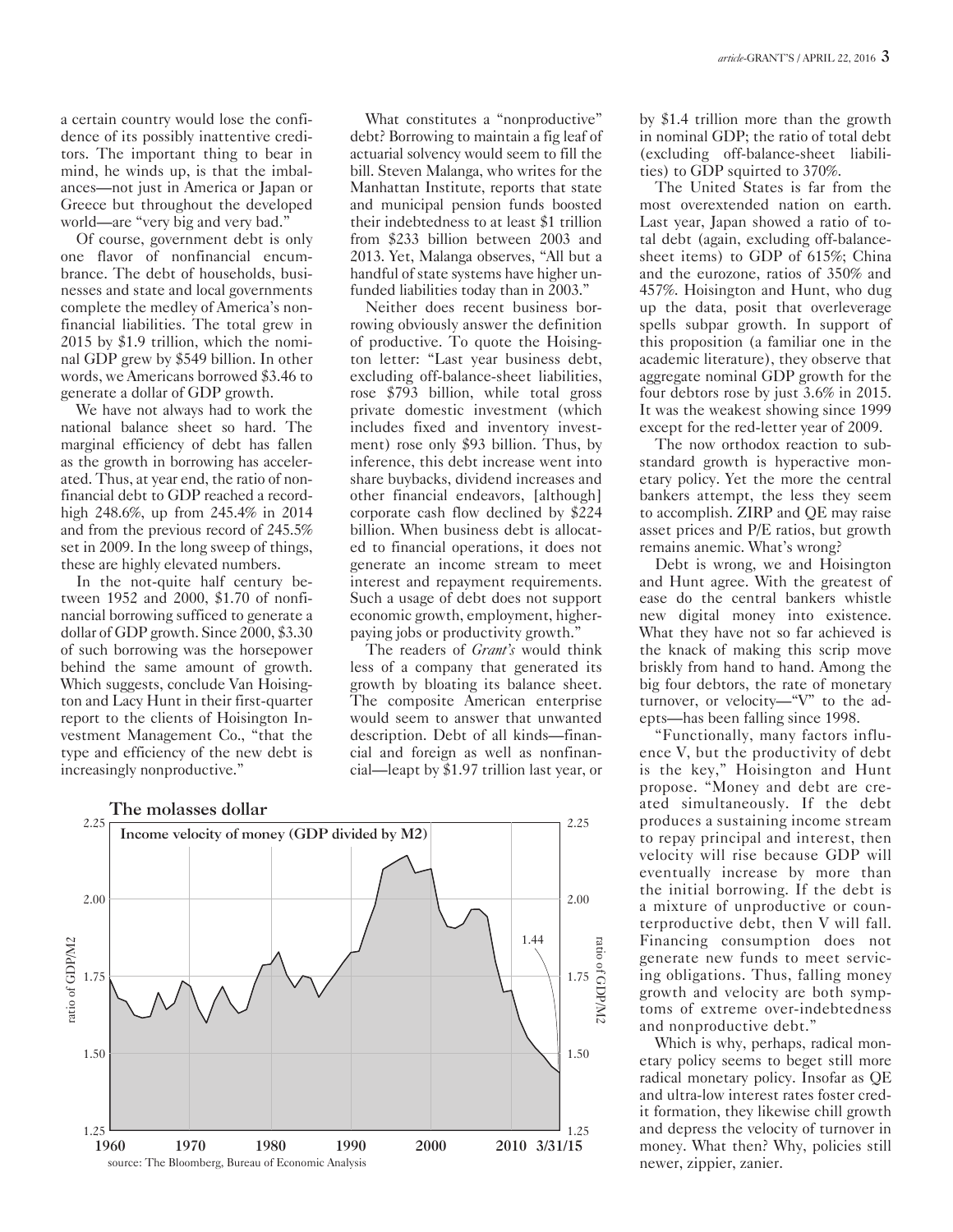Ben S. Bernanke, the former Fed chairman turned capital-introduction professional for Pimco, keeps his hand in the policy-making game with periodic blog posts. He's out with a new one about "helicopter money," the phrase connoting the idea that, in a deflationary crisis, the government could drop currency from the skies to promote rising prices and brisker spending. Attempting to put the American mind at ease, Bernanke assures his readers that, while there will be no need for such a gambit in "the foreseeable future," the Fed could easily implement a "money-financed fiscal program" in the hour of need.

No helicopters would be necessary, of course, Bernanke continues. Let the Fed simply top off the Treasury's checking account—filling it with new digital scrip. The funds would not constitute debt; they would be more like a gift. Or the Fed might accept the Treasury's IOU, which it would hold "indefinitely," as Bernanke puts it, rebating any interest received—a kind of zerocoupon perpetual security. The Treasury would then spread the wealth by making vital public investments, filling potholes and whatnot. The key, notes Bernanke, is that such outlays would be "money-financed, not debt-financed." The "appealing aspect of an MFFP," says he, "is that it should influence the economy through a number of channels, making it extremely likely to be effective—*even if existing government debt is already high and/or interest rates are zero or negative* [the italics are his]."

Thus, the thought processes of Janet Yellen's predecessor. Reading him, we are struck, as ever, by his clinical detachment. Does the deployment of helicopter

money not entail some meaningful risk of the loss of confidence in a currency that is, after all, undefined, uncollateralized and infinitely replicable at exactly zero cost? Might trust be shattered by the visible act of infusing the government with invisible monetary pixels and by the subsequent exchange of those images for real goods and services? The former Fed chairman seems not to consider the question—certainly, he doesn't address it. To us, it is the great question. Pondering it, as we say, we are bearish on the money of overextended governments. We are bullish on the alternatives enumerated in the Periodic table. It would be nice to know when the rest of the world will come around to the gold-friendly view that central bankers have lost their marbles. We have no such timetable. The road to confetti is long and winding.

•

*Grant's® and Grant's Interest Rate Observer® are registered trademarks of Grant's Financial Publishing, Inc. PLEASE do not post this on any website, forward it to anyone else, or make copies (print or electronic) for anyone else. Copyright ©2016 Grant's Financial Publishing Inc. All rights reserved.*